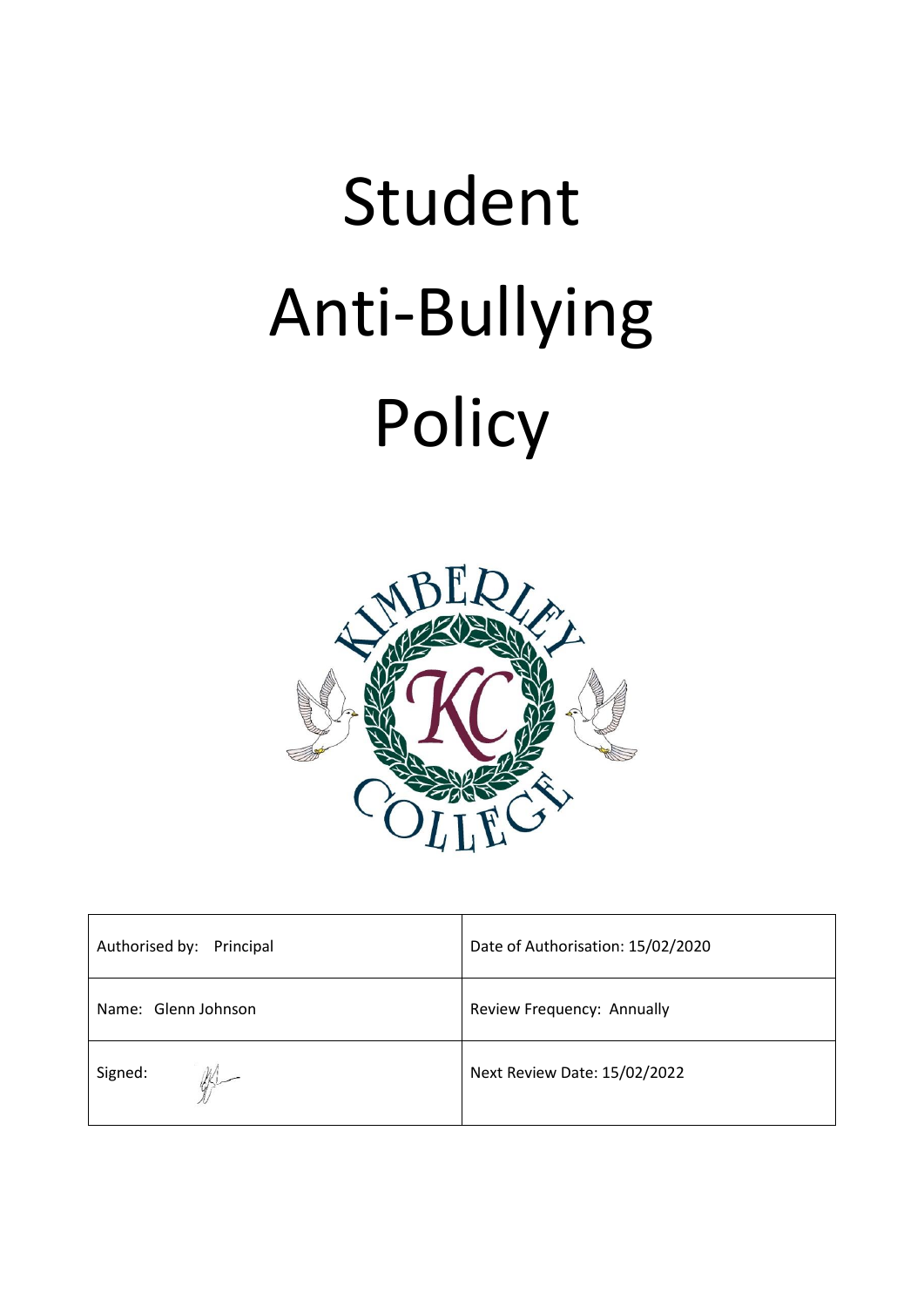# Student Anti Bullying Policy



# **1. PURPOSE**

The purpose of this policy is to protect students from bullying and to respond appropriately when bullying does occur.

## **2. SCOPE**

Students, parents and employees, including full-time part-time, permanent, fixed-term and casual employees, as well as contractors, volunteers and people undertaking work experience or vocational placements.

## **3. REFERENCES**

- Education (Accreditation of Non-State Schools) Regulations 2001 (Qld)
- Australian Education Act 2013 (Cth)
- Australian Education Regulations 2013 (Cth)
- Kimberley College Student Bullying Reporting and Response Procedures
- Kimberley College Positive Behaviour Management Policy
- Kimberley College Child Protection Policy
- Kimberley College Disability Discrimination Policy
- Kimberley College Student Code of Conduct
- Kimberley College Dispute Resolution Policy
- Kimberley College Dispute Resolution Procedures

## **4. POLICY STATEMENT**

Kimberley College has a zero tolerance approach to bullying.

Kimberley College is committed to taking action to protect students from bullying and to respond appropriately when bullying does occur.

In order to prevent bullying from occurring, Kimberley College will implement the following actions:

- Raise awareness of the school community's shared understanding of what bullying is, how it impacts on people and how bullying is responded to at the school
- Develop and promote effective social skills and positive relationships amongst students

In order to respond appropriately to any incidences of bullying, Kimberley College will:

- Develop an appropriate mechanism for students and parents to report bullying
- Educate students and parents on how to respond, in the first instance, to incidences of bullying, and how to then report all incidences of bullying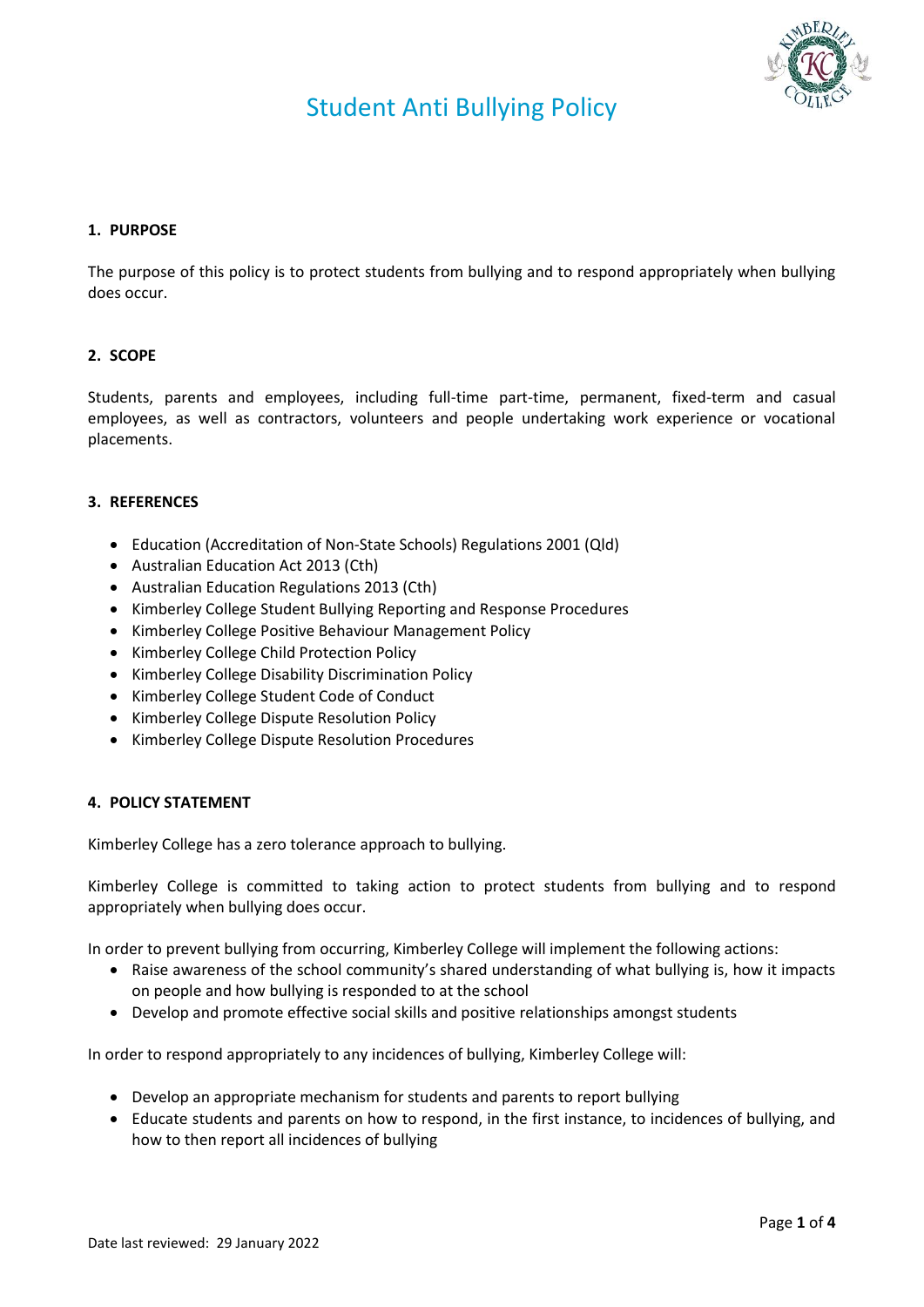

# Student Anti Bullying Policy

- Educate employees on how to appropriately respond to reports of bullying
- Investigate and act upon all reports of bullying
- Take appropriate action, which might include support for targets of bullying and perpetrators and / or disciplinary measures

Kimberley Colleges' Student Bullying Reporting and Response Procedures explains the bullying reporting mechanism for students and parents, and details how employees will respond to reports, including that all reports will be investigated and acted upon, with appropriate support and consequences implemented.

# **5. DEFINITIONS**

- **Bullying:** is a systematic and repeated abuse of power. In general bullying may be defined as:
	- o dominating or hurting someone
	- $\circ$  unfair action by the perpetrator (s) and an imbalance of power
	- $\circ$  a lack of adequate defence by the target and feelings of oppression and humiliation

It can occur at any age, across cultures, genders and socioeconomic groups. It can happen in the playground, toilet areas, to and from school or in the classroom.

- **Physical bullying:** this is when a person (or group of people) uses physical actions to bully, such as hitting, poking, tripping or pushing. Repeatedly and intentionally damaging someone's belongings is also physical bullying.
- **Verbal bullying:** repeated or systematic name calling, insults, homophobic or racist remarks and verbal abuse
- **Convert bullying:** such as lying about someone, spreading rumours, playing a nasty joke that make the person feel humiliated or powerless, mimicking or deliberately excluding someone
- **Psychological bullying:** for example, threatening, manipulating or stalking someone
- **Cyber bullying:** using technology, such as email, mobile phones, chat rooms, social networking sites to bully verbally, socially or psychologically.

## **6. RESPONSIBILITIES**

School Responsibilities:

Kimberley College acknowledges its responsibility to:

- Raise awareness of bullying and how the school with respond to it
- Take action to help prevent bullying
- Implement a reporting mechanism for students and parents
- Educate students and parents on how to respond to bullying and how to report it
- Educate employees on how to appropriately respond to bullying
- Investigate and act upon all reports of bullying, including providing appropriate support and consequences